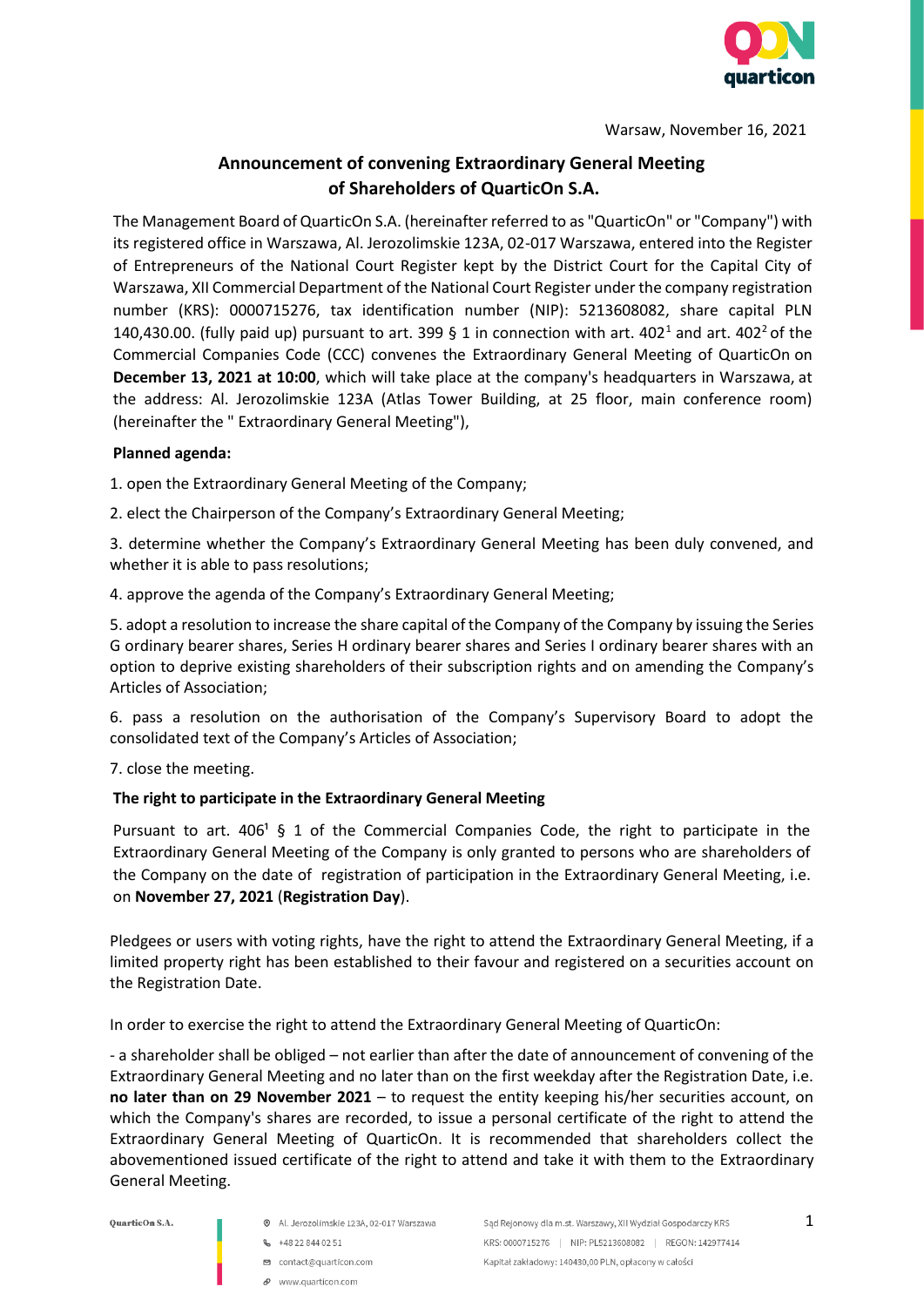

The basis for allowing a shareholder to participate in the Extraordinary General Meeting of the Company is prior inclusion in the list of shareholders registered for the Extraordinary General Meeting of QuarticOn, prepared by Krajowy Depozyt Papierów Wartościowych S.A. ("KDPW") based on lists of shareholders who have been issued a personal certificate of the right to attend the Extraordinary General Meeting, received from entities maintaining the securities accounts, and then made available by KDPW to the Company at least one week before the date of the Extraordinary General Meeting.

The Company determines the list of shareholders authorised to attend the Extraordinary General Meeting based on the list of shareholders registered for this General Meeting received from KDPW.

### **The day of registration of participation in the Extraordinary General Meeting**

The date of registration of participation in the Extraordinary General Meeting is November 27, 2021.

#### **Shareholders' rights related to participation in the Extraordinary General Meeting**

1. The right of a shareholder to request placing specific issues on the agenda of the General Meeting

A shareholder or shareholders who represent at least 1/20 of the share capital have the right to request placement of specific issues on the agenda of the Extraordinary General Meeting of the Company. The request should be submitted to the Management Board of the Company no later than 21 days before the date of the Extraordinary General Meeting. The request should include justification or a draft resolution regarding the proposed item on the agenda. The request may be submitted in writing at the registered office of the Company at: QuarticOn S.A., Al. Jerozolimskie 123A, 02-017 Warszawa or in electronic form (e-mail) by sending an electronic message to the e-mail address: [gielda@quarticon.com](mailto:gielda@quarticon.com)

The proper date of submission of the above request will be proved by the date of its submission to the Company, and in the case of using the electronic means of communication, the date of placing the above request in the e-mail system of the company (receipt by the e-mail server of the Company).

A shareholder or shareholders requesting that specific issues be put on the agenda must provide, along with the request documents confirming their identity and the right to request specific issues to be placed on the agenda of the Extraordinary General Meeting, in particular:

1) a deposit certificate or a certificate confirming the right to participate in the Extraordinary General Meeting of the Company, issued by an entity keeping a securities account in accordance with the regulations on trading in financial instruments, confirming that the addressee is a shareholder of the Company and has the appropriate number of shares on the day of the request submission, and

2) in the case of a shareholder who is a natural person - a copy of an ID card, passport or other document confirming his / her identity;

3) in the case of a shareholder other than a natural person - a copy of the current, i.e. not older than 30 days to the date of the Extraordinary General Meeting, excerpt from the proper register or other document confirming the authorization to represent the shareholder.

The duty to attach the documents referred to hereinabove concerns both the shareholders submitting a demand in writing and by means of electronic communication. Documents should be attached in the form relevant to each request (paper document or its copy or scan and conversion to PDF format).

QuarticOn may take necessary actions to identify the shareholder or shareholders and verify the shareholder's or shareholders' right to submit the aforementioned request, in particular in the event of doubts concerning the content or veracity of the documents referred to above, before making a decision regarding the shareholder's request to place certain issues on the agenda of the Extraordinary General Meeting, the Company or person (s) appointed by the Company for Shareholders' registration may request to present the original documents or their copies certified by a notary or other entity

- @ Al. Jerozolimskie 123A, 02-017 Warszawa
- $-48228440251$
- □ contact@quarticon.com
- P www.quarticon.com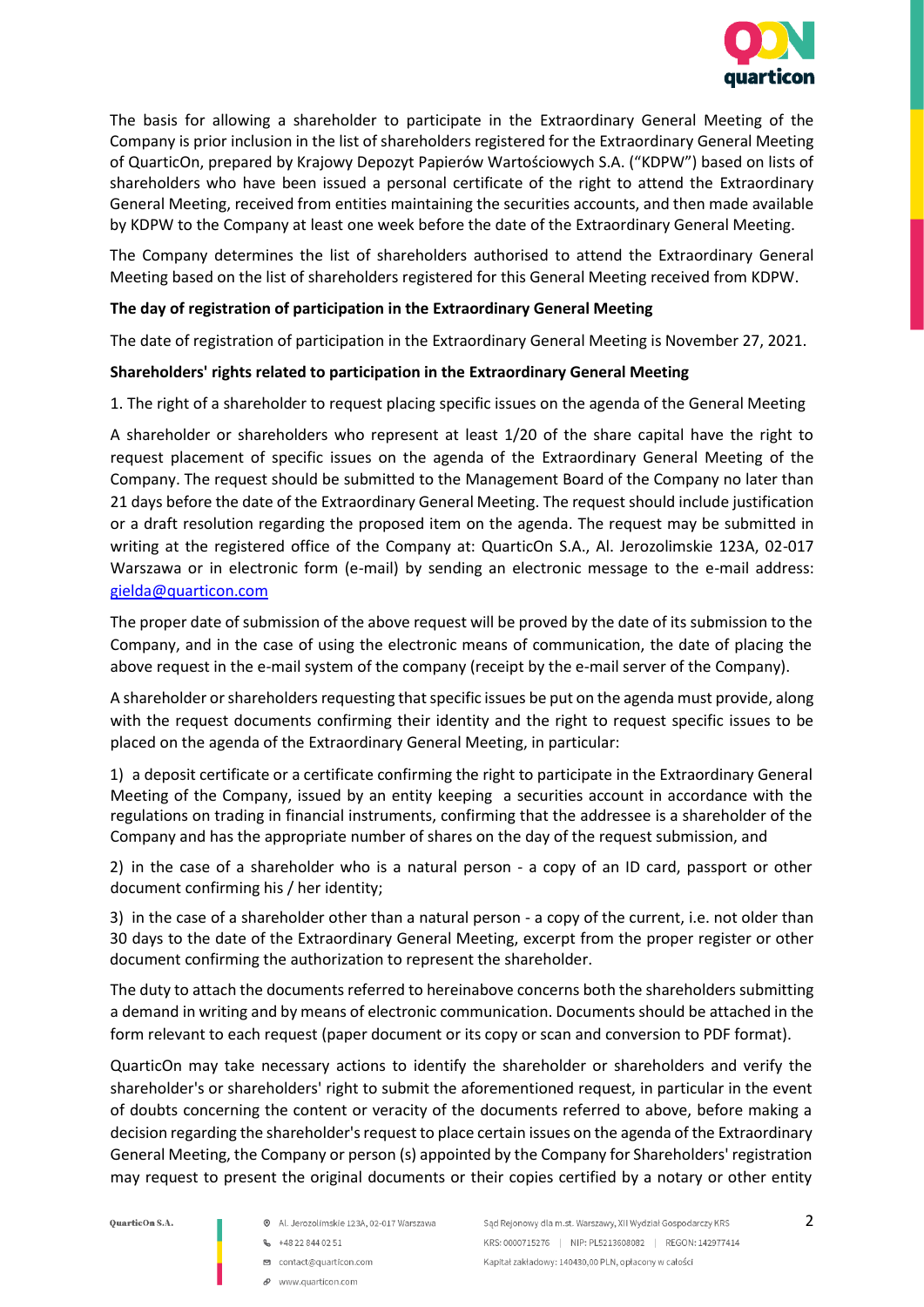

authorized to certify the compliance with the original, and to enable the Company to prepare and keep their copies.

In case of: (i) failure to submit (or submitting outdated) documents referred to above; or (ii) the refusal to submit them or to make and keep the copies of the originals of these documents or their certified copies, QuarticOn may refuse to let the shareholder or shareholder's proxy place specific issues on the agenda of the Extraordinary General Meeting.

All documents referred to above, prepared in a foreign language, should be accompanied by an appropriate Polish translation prepared by a sworn translator.

The Management Board of the Company shall promptly, but no later than eighteen days prior to the scheduled date of the Extraordinary General Meeting, announce changes to the agenda introduced at the request of a shareholder or shareholders. The announcement of the new agenda will take place in a manner appropriate for convening the Extraordinary General Meeting.

2. The shareholder's right to submit draft resolutions

A shareholder or shareholders of the Company representing at least 1/20 of the share capital may, prior to the date of the Extraordinary General Meeting, notify the Company in writing at its registered office at: QuarticOn S.A., Al. Jerozolimskie 123A, 02-017 Warszawa or in electronic form (e-mail) by sending an electronic message to the email address: gielda@quarticon.com, draft resolutions regarding issues included in the agenda of the Extraordinary General Meeting or issues to be included in the agenda.

A shareholder or shareholders submitting draft resolutions must present, together with their request, documents confirming their identity and the right to request that specific issues be placed on the agenda of the Extraordinary General Meeting, in particular:

1) a deposit certificate or a certificate confirming the right to participate in the Extraordinary General Meeting of the Company, issued by an entity keeping a securities account in accordance with the regulations on trading in financial instruments, confirming that the addressee is a shareholder of the Company and has the appropriate number of shares on the day of submitting the request, and

2) in the case of a shareholder who is a natural person - a copy of an ID card, passport or other document confirming his / her identity;

3) in the case of a shareholder other than a natural person - a copy of the current excerpt from the proper register or other document confirming the authorization to represent the shareholder.

The duty to attach the documents referred to hereinabove concerns both the shareholders submitting a demand in writing and by means of electronic communication. Documents should be attached in the form relevant to each request (paper document or its copy or scan and conversion to PDF format).The Company may take necessary actions to identify a shareholder or shareholders and verify the validity of the documents sent.

QuarticOn may take necessary actions to identify the shareholder or shareholders and verify the shareholder's or shareholders' right to submit the aforementioned request, in particular in the event of doubts concerning the content or veracity of the documents referred to above, before making a decision regarding the shareholder's request to place certain issues on the agenda of the Extraordinary General Meeting, the Company or person (s) appointed by the Company for Shareholders' registration may request to present the original documents or their copies certified by a notary or other entity authorized to certify the compliance with the original, and to enable the Company to prepare and keep their copies.

- @ Al. Jerozolimskie 123A, 02-017 Warszawa
- $-48228440251$
- □ contact@quarticon.com
- www.guarticon.com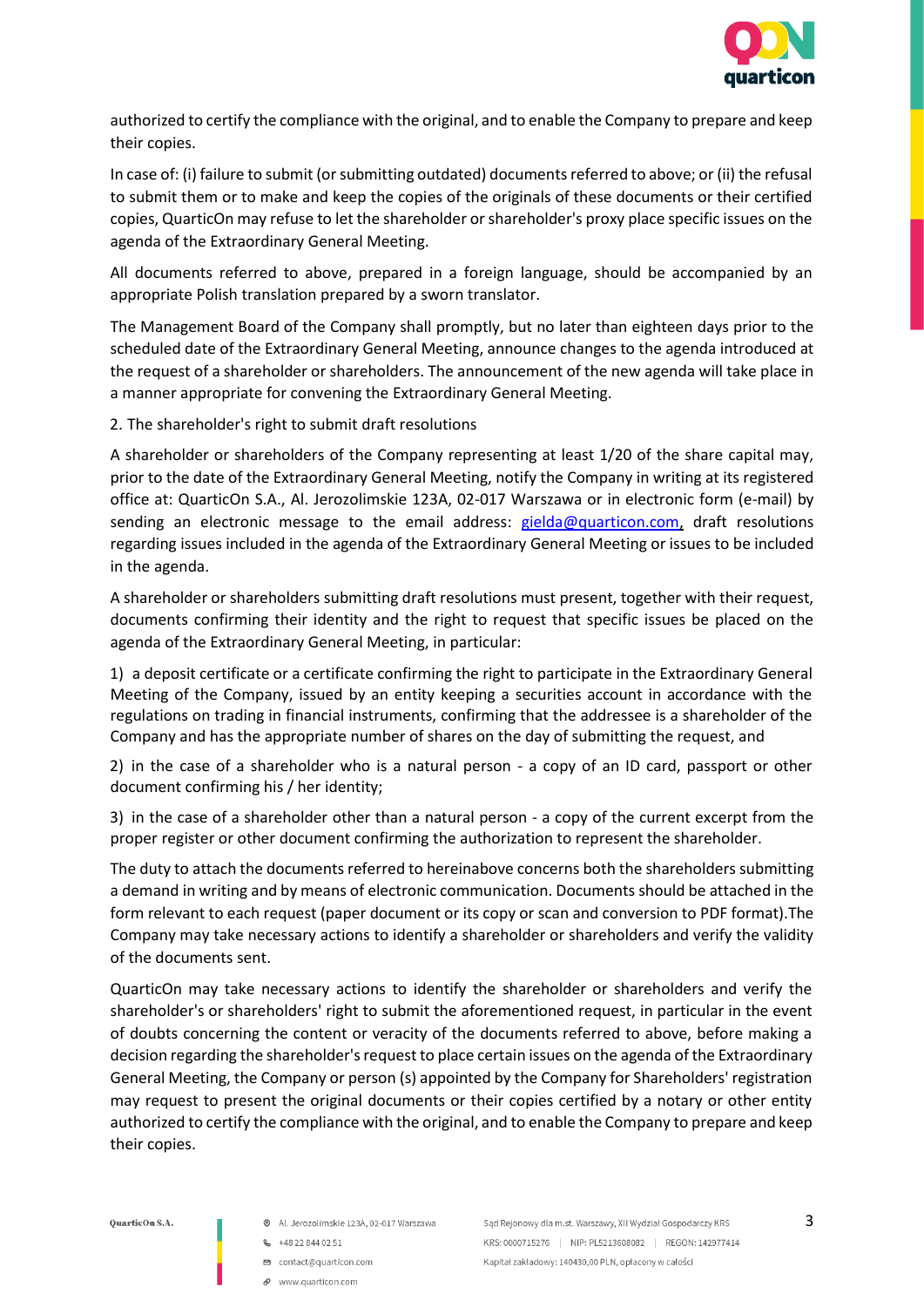

In case of: (i) failure to submit (or submitting outdated) documents referred to above; or (ii) the refusal to submit them or to make and keep the copies of the originals of these documents or their certified copies, QuarticOn may refuse to let the shareholder or shareholder's proxy place specific issues on the agenda of the Extraordinary General Meeting.

All the documents referred to above, prepared in a foreign language, should be accompanied by an appropriate Polish translation prepared by a sworn translator.

The Management Board of the Company will promptly announce draft resolutions submitted by a shareholder or shareholders before the Extraordinary General Meeting takes place. The announcement of the resolutions adopted before the Extraordinary General Meeting will take place in a manner appropriate for convening the Extraordinary General Meeting.

3. Each shareholder authorized to participate in the Extraordinary General Meeting may submit draft resolutions concerning issues included in the agenda during the General Meeting.

4. The shareholder has the right to ask questions regarding the matters on the agenda of the Extraordinary General Meeting.

#### **Participation in the Extraordinary General Meeting by proxy**

A shareholder may participate in the Extraordinary General Meeting and exercise the right to vote in person or through a proxy.

Shareholders will be allowed to participate in the Extraordinary General Meeting upon presentation of an identity card, and proxies upon presentation of an identity card and a valid power of attorney.

The power of proxy to participate in the Extraordinary General Meeting and to exercise the right to vote must be granted in writing or in electronic form.

The form for the power of proxy and a form for exercising the right to vote by a proxy is placed on the QuarticOn website: <https://quarticon.com/en/about-us/general-meeting-of-shareholders/>

The Company does not impose an obligation to grant a power of proxy on the above-mentioned form. At the same time, the Management Board of the Company informs that if a shareholder grants the power of proxy along with the voting instructions, the Company will not verify whether the proxies exercise their rights to vote in accordance with the instructions they have received from the shareholders. Therefore, the Management Board of the Company informs that the voting instructions should be provided only to the proxy.

If the shareholder grants a power of proxy to participate in the meeting and to exercise the right to vote at the Extraordinary General Meeting, in order to identify the shareholder and proxy representing him, the following document should be attached and presented or submitted to the person or persons designated to register shareholders to the document confirming the power of proxy:

- a. in the case of a shareholder who is a natural person the original or a copy of the ID card, pages of the passport allowing identification or another valid official document confirming the shareholder's identity;
- b. in the case of a shareholder who is not a natural person an original or a copy of the current excerpt from the proper register or other document confirming the existence of such shareholders issued not earlier than 30 days before the day of submission and confirming the right of their representative or representatives who granted power of proxy on behalf of such shareholders to represent them at the Extraordinary General Meeting, together with originals or copies of ID card, pages of the passport allowing identification or another valid official document confirming the identity of the representative or representatives granting power of proxy to represent shareholders at the Extraordinary General Meeting;

- @ Al. Jerozolimskie 123A, 02-017 Warszawa
- $-48228440251$
- □ contact@quarticon.com
- P www.quarticon.com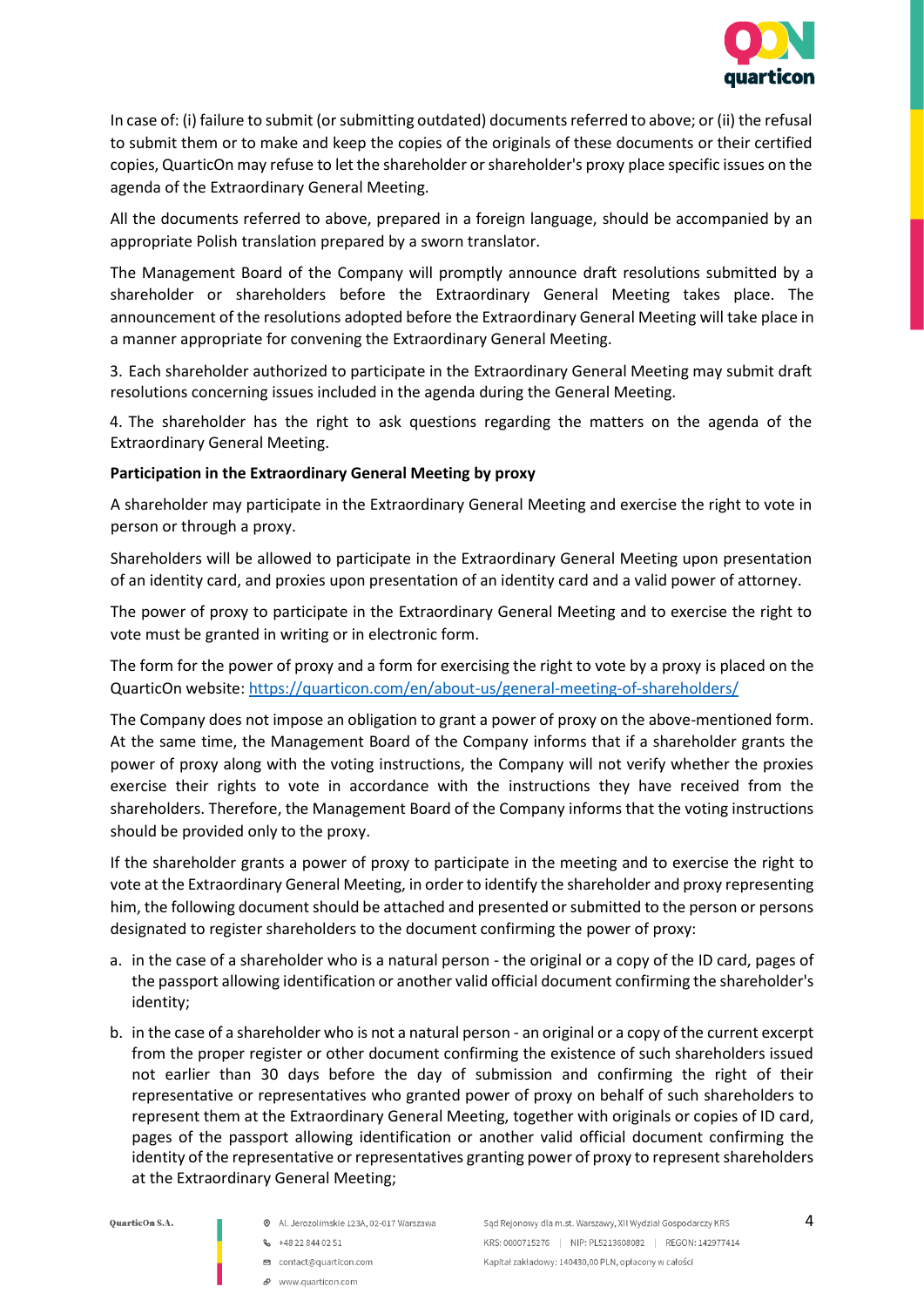

- c. in the case of a proxy who is a natural person an original or a copy of the ID card, pages of the passport allowing identification or another valid official document confirming the identity of the proxy;
- d. in the case of a proxy who is not a natural person an original or a copy of the current excerpt from the proper register or other document confirming the existence of such a proxy which is not issued earlier than 30 days before the day of submission and the right of his or her representative or representatives who are present on behalf of such a proxy at the Extraordinary General Meeting to represent him, together with the originals or copies of the ID card, pages of the passport allowing identification or other valid official document confirming the identity of the representative or representatives authorized to represent the proxy.

In the case of foreign entities in whose countries of registration proper registers are not kept, instead of an original or a copy of the current excerpt from the register referred to above, you must submit originals or copies of documents confirming the existence of a given entity not earlier than 30 days before the date of their submission and valid documents confirming the right of their representative or representatives who appeared on behalf of such entity at the Extraordinary General Meeting to represent them.

QuarticOn may take necessary actions to identify the shareholder or shareholders and verify the shareholder's or shareholders' right to submit the aforementioned request, in particular in the event of doubts concerning the content or veracity of the documents referred to above, before making a decision regarding the shareholder's request to place certain issues on the agenda of the Extraordinary General Meeting, the Company or person (s) appointed by the Company for Shareholders' registration may request to present the original documents or their copies certified by a notary or other entity authorized to certify the compliance with the original, and to enable the Company to prepare and keep their copies.

In case of: (i) failure to submit (or submitting outdated) documents referred to above; or (ii) the refusal to submit them or to make and keep the copies of the originals of these documents or their certified copies, the shareholder or shareholder's proxy may be prevented from participating in the Extraordinary General Meeting.

All the documents referred to above, prepared in a foreign language, should be accompanied by an appropriate Polish translation prepared by a sworn translator.

Granting the power of proxy in electronic form should be reported to the Management Board using electronic means of communication. The above notification may be sent by e-mail to the Company's e-mail address: [gielda@quarticon.com](mailto:gielda@quarticon.com) no later than at 5.00 p.m. on the day preceding the day of the Extraordinary General Meeting (failure to notify the Company of the power of proxy in electronic form does not prevent the proxy from attending the Extraordinary General Meeting based on the power of proxy granted in writing). Together with the notification, please send a scan of the power of proxy and scan of the documents referred to above. The notification should also indicate the e-mail address through which the Company will be able to contact the shareholder and the proxy. The Management Board has the right to verify the notifications sent and to take actions to identify the shareholder and proxy and to confirm the correctness of the authorization. Such verification may involve in particular a return question by phone or by e-mail to the shareholder or proxy. The above rules are also applicable for the change or cancellation of the power of proxy granted. Notifications mentioned above which do not meet the above requirements do not have any legal effects on the Company. The company is not responsible for any errors in the full power of proxy and actions of persons using power of proxy.

- @ Al. Jerozolimskie 123A, 02-017 Warszawa
- $-48228440251$
- □ contact@quarticon.com
- www.guarticon.com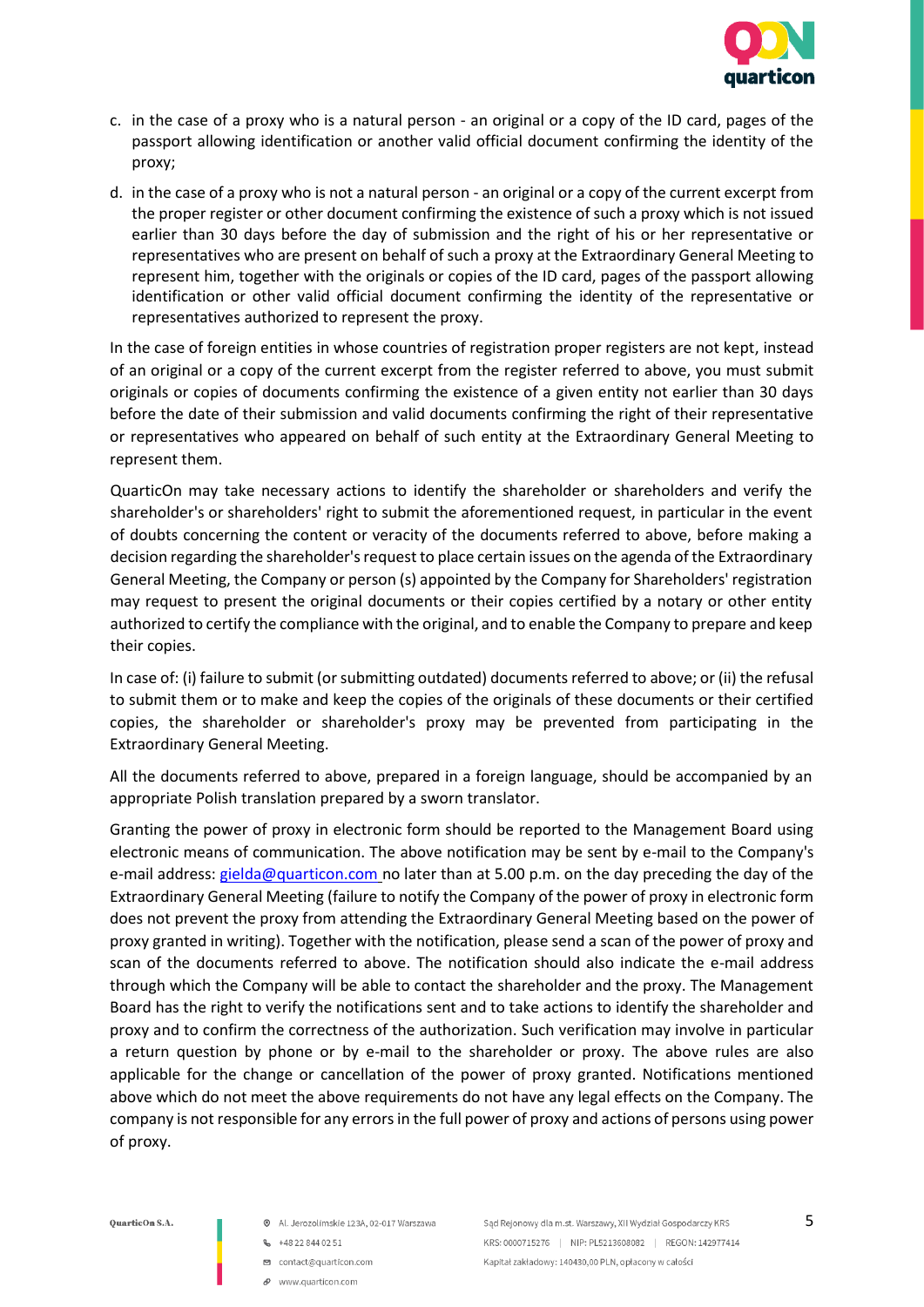

The rules of exercising the right to vote by proxy mentioned above apply to the power of proxy granted in electronic form.

# **The possibility and method of participating in the Extraordinary General Meeting by means of electronic communication**

QuarticOn excludes the possibility of participating in the Extraordinary General Meeting by means of electronic communication.

### **The way of speaking during the Extraordinary General Meeting by means of electronic communication**

QuarticOn excludes the possibility of speaking during the Extraordinary General Meeting by means of electronic communication.

### **The way of exercising the right to vote by correspondence or use of electronic means of communication**

QuarticOn excludes the possibility of exercising the right to vote by correspondence or by means of electronic communication.

### **The shareholder's right to ask questions regarding matters on the agenda of the Extraordinary General Meeting**

Shareholders have the right to ask questions regarding matters on the agenda of the Extraordinary General Meeting, and the procedure for providing information at the General Meeting determines art. 428 of the Commercial Companies Code.

### **List of shareholders entitled to participate in the Extraordinary General Meeting**

The list of shareholders entitled to participate in the Extraordinary General Meeting will be displayed in the headquarters of the QuarticOn Board at the address: QuarticOn S.A., Al. Jerozolimskie 123A, 02- 017 Warszawa, between 9.00 am and 4.00 pm, for three working days (excluding Saturdays and public holidays) before the Ordinary General Meeting, i.e. on 8-10 December 2021.

Each Shareholder may demand to be sent the list of shareholders free of charge by e-mail, by giving the address to which the list should be sent. A shareholder may also view the list of shareholders at the office of the Management Board and request a copy of the list for a return of costs of its preparation.

A shareholder has the right to request copies of motions on issues included on the agenda within one week prior to the Extraordinary General Meeting.

The shareholder of QuarticOn is obliged to prove his / her identity and status as a shareholder of QuarticOn when requesting access to the list of shareholders at the registered office of the Company or sending this list by e-mail or requesting a copy of motions on issues included in the agenda. For this purpose, it is possible to present a certificate of the right to participate in the Extraordinary General Meeting or a deposit certificate.

# **Access to documentation and indication of the website**

The full text of the documentation to be presented at the Extraordinary General Meeting together with draft resolutions will be made available at the registered office of the Company at: QuarticOn S.A., Al. Jerozolimskie 123A, 02-017 Warszawa and on the Company's website: <https://quarticon.com/en/about-us/general-meeting-of-shareholders/> from the date of convening the Extraordinary General Meeting.

- @ Al. Jerozolimskie 123A, 02-017 Warszawa
- $-48228440251$
- □ contact@quarticon.com
- www.guarticon.com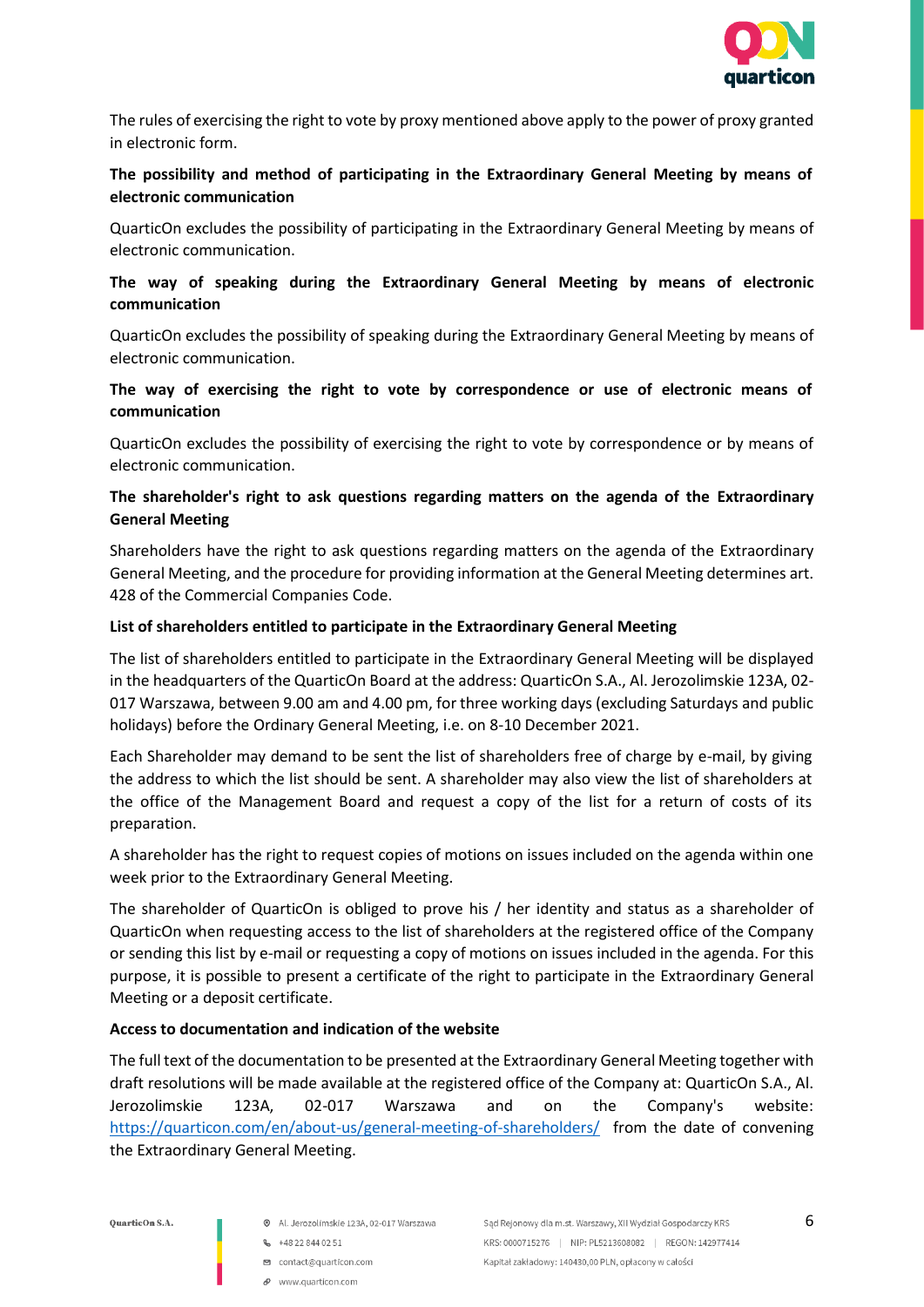

Possible comments of the Management Board or Supervisory Board of QuarticOn regarding issues included in the agenda of the Extraordinary General Meeting or issues that are to be included in the agenda before the date of their holding, will be available on the Company's website, immediately after their preparation.

QuarticOn informs that the paper version of the documentation for Shareholders will not be provided during the Extraordinary General Meeting.

Information and documents regarding the Extraordinary General Meeting are available on the website <https://quarticon.com/en/about-us/general-meeting-of-shareholders/>

# **Proposed change of the Company Status in connection with the proposed increase in the share capital of the Company**

It is proposed to amend § 5 sec. 1 of the Company's Articles of Association, giving it the following wording:

*"§ 5 (1) of the Articles of Association shall be amended to the following wording:* 

*1. "The Company's share capital shall be no less than PLN 140,430.30 (one hundred forty thousand four hundred thirty zl 30/100), and no more than PLN 293,430.00 (two hundred ninety three thousand four hundred thirty). Share capital divided into no less than 1,404,303 (one million four hundred four thousand three hundred three) and no more than 2,934,300 (two million nine hundred thirty four thousand three hundred) shares, including:*

*1) 1,066,500 (one million sixty-six thousand and five hundred) Series A ordinary bearer shares with a nominal value of PLN 0.10 (10/100, ten groszy) each;*

*2) 50,556 (fifty thousand five hundred and fifty-six) Series B ordinary bearer shares with a nominal value of PLN 0.10 (ten groszy) each;*

*3) 17 (seventeen) Series C ordinary bearer shares with a nominal value of PLN 0.10 (ten groszy) each;*

*4) 152,927 (one hundred fifty two thousand nine hundred twenty seven) Series D ordinary bearer shares with a nominal value of PLN 0.10 (ten groszy) each;* 

*5) 118,200 (one hundred eighteen thousand and two hundred) Series E ordinary bearer shares with a nominal value of PLN 0.10 (ten groszy) each;*

*6) 16,100 (sixteen thousand one hundred) Series F ordinary bearer shares with a nominal value of PLN 0.10 (ten groszy) each;*

*7) no more than 1,100,000 (one million hundred thousand) Series G ordinary bearer shares with a nominal value of PLN 0.10 (ten groszy) each;*

*8) no more than 280,000 (two hundred eighty thousand) Series G ordinary bearer shares with a nominal value of PLN 0.10 (ten groszy) each* 

*9) no more than 150,000 (one hundred fifty thousand) Series G ordinary bearer shares with a nominal value of PLN 0.10 (ten groszy) each."*

The current wording of § 5 sec. 1 of the Company's Articles of Association:

*"1. The Company's share capital shall be PLN 140 430,00 PLN (one hundred forty thousand and four hundred thirty zloty,). Share capital divided into 1,404,300 (one million four hundred and four thousand three hundred) shares including:* 

*1) 1,066,500 (one million sixty-six thousand and five hundred) Series A ordinary bearer shares with a nominal value of PLN 0.10 (10/100, ten groszy) each;* 

- @ Al. Jerozolimskie 123A, 02-017 Warszawa
- $-48228440251$
- □ contact@quarticon.com
- P www.quarticon.com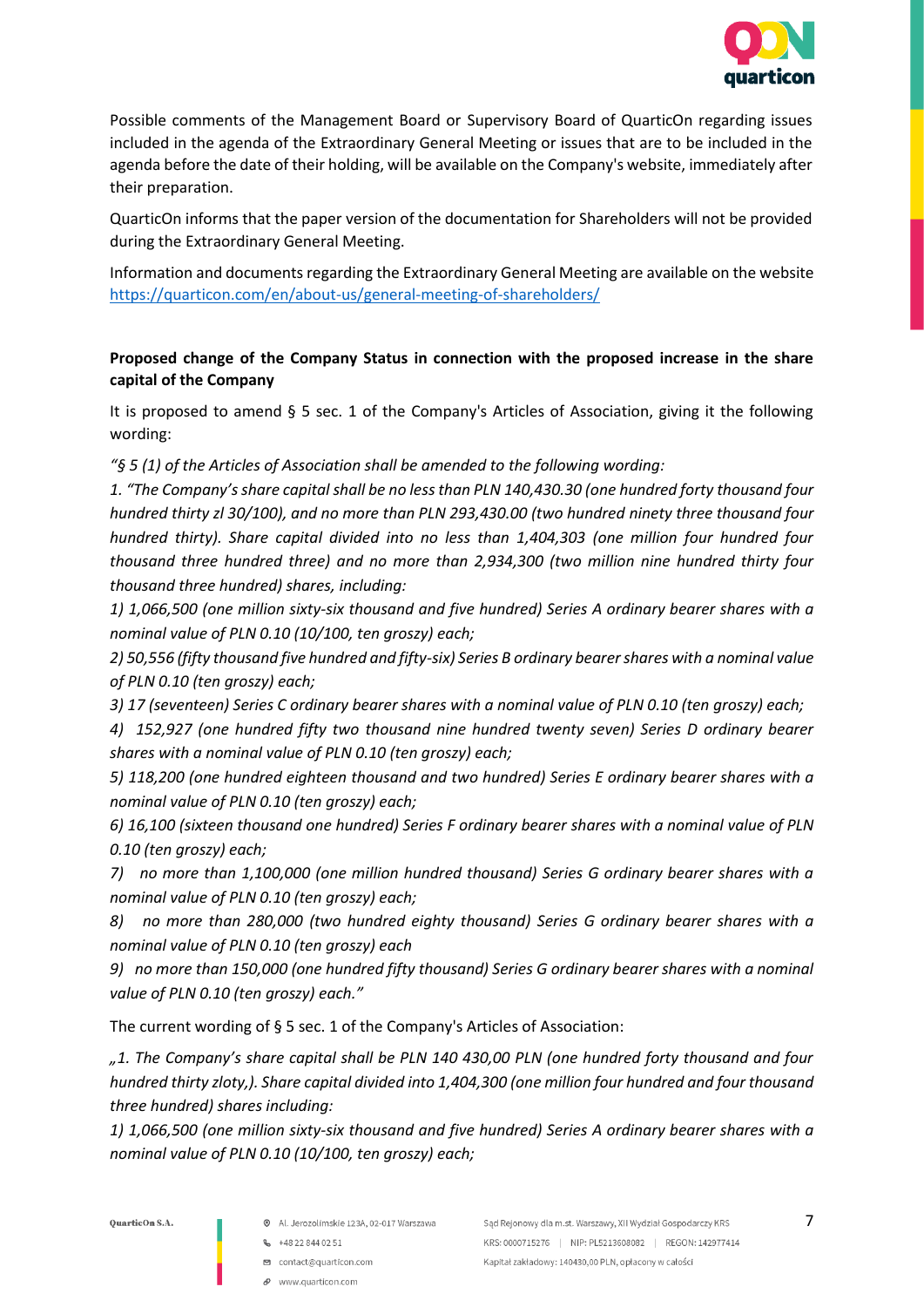

*2) 50,556 (fifty thousand five hundred and fifty-six) Series B ordinary bearer shares with a nominal value of PLN 0.10 (ten groszy) each;* 

*3) 17 (seventeen) Series C ordinary bearer shares with a nominal value of PLN 0.10 (ten groszy) each;*

*4) 152,927 (one hundred fifty two thousand and nine hundred twenty seven) Series D ordinary bearer shares with a nominal value of PLN 0.10 (ten groszy) each;* 

*5) 118,200 (one hundred eighteen thousand and two hundred) Series E ordinary bearer shares with a nominal value of PLN 0.10 (ten groszy) each;* 

*6) 16.100 (sixteen thousand and one hundred) Series F ordinary bearer shares with a nominal value of PLN 0.10 (ten groszy) each."*

# **Information clause for QuarticOn shareholders regarding the processing of personal data**

According to art. 14 par. 1-2 of the Regulation (EU) 2016/679 of the European Parliament and of the Council of 27 April 2016 on the protection of individuals with regard to the processing of personal data and on the free movement of such data and the repeal of Directive 95/46 / EC (general data protection regulation) (hereinafter "GDPR") QuarticOn informs that in connection with convening the Extraordinary General Meeting, the Company will process personal data of the Company's shareholders, proxies authorized to vote, other persons entitled to exercise rights to vote at the OGM and personal data disclosed during the Extraordinary General Meeting, together referred to as "Shareholders". Therefore, the Company declares that:

**The administrator of your personal data** is QuarticOn S.A., Al. Jerozolimskie 123A, 02-017 Warszawa, whose register files are kept in the District Court for the Capital City of Warszawa, XII Commercial Department of the National Court Register under the company registration number (KRS) 0000715276, tax identification number (NIP): 5213608082, share capital PLN 140,430.00. (fully paid up).

In the matter of protecting your personal data, you can contact the Company at the email address: rodo@quarticon.com or in writing to the address of QuarticOn: Al. Jerozolimskie 123A, 02-017 Warszawa.

QuarticOn will acquire personal data of persons entitled to participate in the Extraordinary General Meeting, respectively from the National Depository for Securities or by other ways connected with expressing the intention to participate or participation in the Extraordinary General Meeting and exercising the right to vote, according to art.  $406<sup>3</sup>$  § 1, 2, 3 and 5 of the Commercial Companies Code.

QuarticOn processes (i) personal data which identify the Shareholder, such as first name, surname, address or delivery address and PESEL number, (ii) data included in the powers of proxy, (iii) data on shares and rights resulting from them, such as: number , type and numbers of shares and number of votes available, and (iv) - in cases when Shareholders contact the Company electronically - an e-mail address.

# **Objectives and grounds for processing.**

Pursuant to art. 6 par. 1 (c, f) of GDPR QuarticOn will process the data of persons entitled to participate in the Extraordinary General Meeting in order to:

- 1. Enable participation in the Extraordinary General Meeting of Shareholders of QuarticOn;
- 2. Implement correctly tasks related to the service of natural persons holding shares of QuarticOn the legal basis for processing is the necessity of processing data to fulfil the legal obligations to which QuarticOn is subject, in particular:

OuarticOn S.A.

- @ Al. Jerozolimskie 123A, 02-017 Warszawa
- $-48228440251$
- □ contact@quarticon.com
	- www.guarticon.com